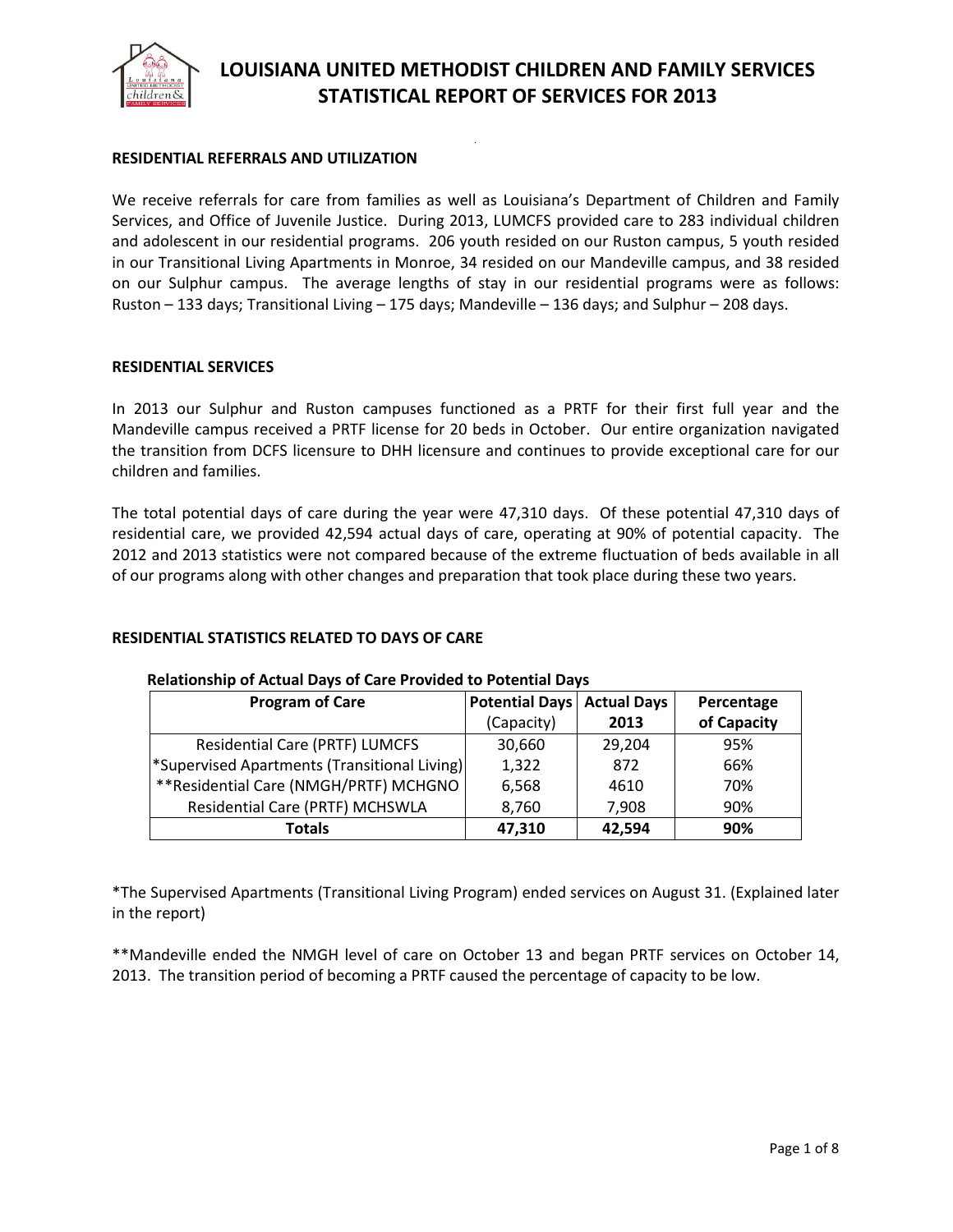

# **RESIDENTIAL STATISTICS RELATED TO GENDER, RACE, AND CUSTODY**

| <b>HOLD MANUAL AND HOLD, OCHACI, UNIX CUSTOMY</b> |       |              |                                     |     |       |    |   |              |                |     |              |        |
|---------------------------------------------------|-------|--------------|-------------------------------------|-----|-------|----|---|--------------|----------------|-----|--------------|--------|
|                                                   |       | <b>Black</b> |                                     |     | White |    |   | <b>Other</b> |                |     | <b>TOTAL</b> |        |
| Custody                                           | Total |              | Male Female Total Male Female Total |     |       |    |   | Male         | Female   Total |     | Male         | Female |
| <b>OJJ</b>                                        | 13    | 10           |                                     |     | 8     | 3  |   |              |                | 24  | 18           | b      |
| <b>DCFS</b>                                       | 104   | 50           | 54                                  | 75  | 47    | 28 | 4 |              |                | 183 | 99           | 84     |
| PRI                                               | 32    | 16           | 16                                  | 40  | 21    | 19 |   |              |                | 75  | 38           | 37     |
| <b>DHH</b>                                        |       |              | 0                                   |     |       | 0  | 0 | 0            | 0              |     |              |        |
| <b>TOTALS</b>                                     | 149   | 76           | 73                                  | 127 | 77    | 50 |   | 3            | 4              | 283 | 156          | 127    |

## **Individuals by Race, Gender, and Custody**

# **Custody by Race**

| Race         | LLO     | <b>DCFS</b> | <b>PRI</b> | <b>DHH</b> |
|--------------|---------|-------------|------------|------------|
| <b>Black</b> | 5i4%    | 57%         | 43%        | 0%         |
| White        | 46%     | 41%         | 53%        | 100%       |
| Other        | 0%      | 2%          | 4%         | 0%         |
| TOTALS       | 100.00% | 100%        | 100.00%    | 100.00%    |

### **Racial Distribution (state custody) Racial Distribution (all custodies)**

| Race          | State (DHH, DCFS, OJJ) |  |  |
|---------------|------------------------|--|--|
| Black         | 57%                    |  |  |
| White         | 42%                    |  |  |
| Other         | 1%                     |  |  |
| <b>TOTALS</b> | 100.00%                |  |  |

| Race         | <b>Percentiles</b> |  |
|--------------|--------------------|--|
| Black        | 53%                |  |
| White        | 45%                |  |
| Other        | 2%                 |  |
| <b>TOTAL</b> | 100.00%            |  |

| Gender        | State (DHH, DCFS, OJJ) |
|---------------|------------------------|
| Male          | 57%                    |
| Female        | 43%                    |
| <b>TOTALS</b> | 100.00%                |

## **Gender Distribution (state custody) Gender Distribution (all custodies)**

| Gender       | <b>Percentiles</b> |
|--------------|--------------------|
| Male         | 55%                |
| Female       | 45%                |
| <b>TOTAL</b> | 100.00%            |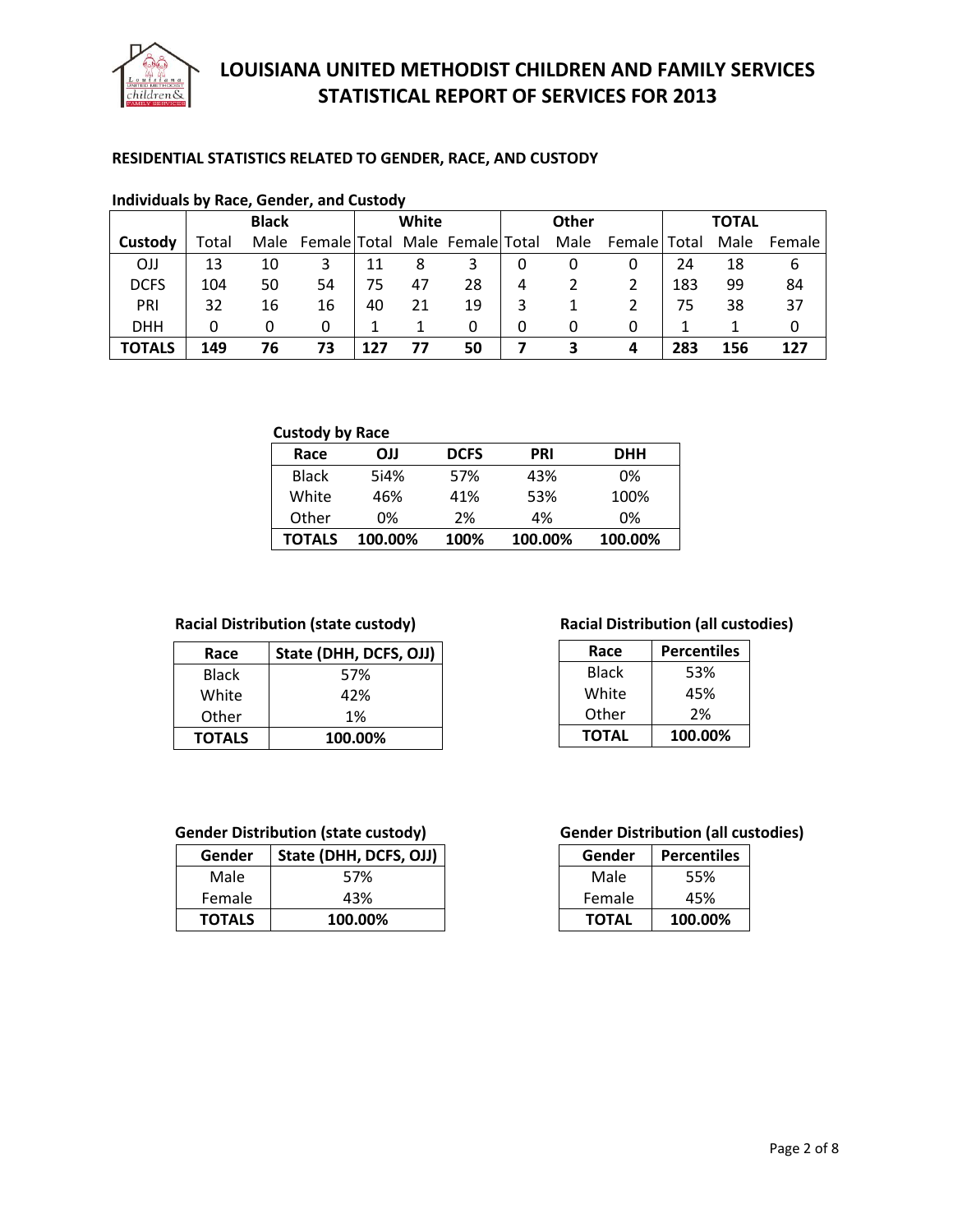

# **LIFE SKILLS TRAINING CENTER**

## **Independent Living Skills Program (ILSP)**

During 2013, the Independent Living Skills program presented 324 structured classes to 14-18 year olds throughout the northeast region of Louisiana. 112 participants were in DCFS custody and 158 were in OJJ custody. Children in the care of our agency, other child care agencies and in foster care attended classes in subjects such as apartment hunting, check writing, banking, nutrition and many other subjects related to living independently. Our ILSP staff members provide these services to a catchment area which covers all of northeast Louisiana, from Lincoln Parish to the Mississippi River.

Each participant in the Independent Living Skills Program takes a pre-test and post-test for independent living skills assessment. During 2013 the average score on pre-tests was 60% with the average on posttests being 81% for a pre-test/post-test average improvement of 35%.

### **Transitional Living Program**

The Transitional Living Program, formerly a supervised apartment program, located in Monroe, LA, provided youth ages 16-21 with supervised housing in an apartment setting. The 5 youth served were in DCFS custody. Youth were provided guidance in learning the skills needed to help them transition into independent adulthood. Program requirements include that youth work at least part-time and attend educational including high school, GED classes, Vo-Technical Training, Junior college or college.

On August 31st we stopped providing living accommodations (apartments in Monroe, LA) within our Transitional Living Program. DCFS eliminated funding of the state's Young Adult Program (YAP) for 18- 21 year old residents. We continue to hold our Child Placing License and DCFS and OJJ continue to refer young adults (specifically 18-21) to our Life Skills Training Center for non-residential services. We can provide case management services. DCFS now limits residential participation in the Transitional Living Program to children aged 16-17. We do not believe an apartment setting is appropriate for older children. Consequently, we are searching for opportunities to provide housing near our main campus in Ruston for youth ages 16-17.

#### **EDUCATIONAL SERVICES**

#### **Lorraine Howard Educational Center (Howard School)**

Howard School provided educational services to 228 youth during the 2013 calendar year. Of these students 193 were residents of LMCH and 35 were off-campus referrals from the Lincoln Parish School Board. Female students made up 122 of that number and male students made up 106. The average daily population of the Howard School and the John Allen Vocational Center was 105 students.

Twelve high school students took state assessments. End of course (EOC) testing at the high school level was successful with 80% of the students who took tests passing to earn course credit. Junior high performance on state assessments reflected the same level of performance from the previous school year. Approximately 61% of all tests taken received passing scores. Approximately 81% of the students who began the school year at Howard School were not attending at the time of testing. This high turnover rate negatively impacts achievement; particularly when many of the students who enroll at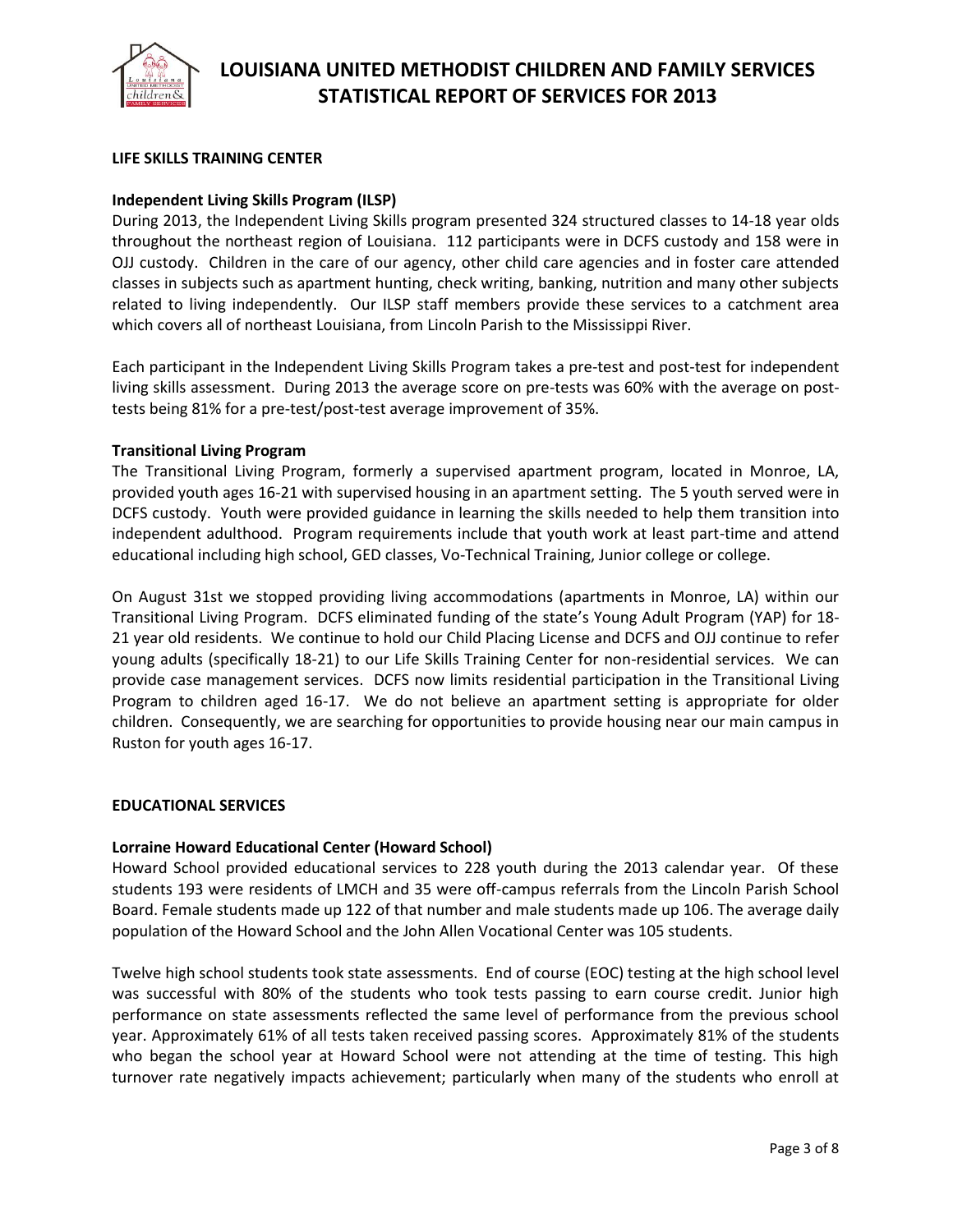

Howard School throughout the year have been enrolled at 3 or more schools during the same school year.

# **John Allen Career and Vocational Center (Allen Career Center)**

The Allen Career Center served 84 students during 2013. 29 of these were non-resident students. Ten students in the adult education program earned a GED. Twelve students tested; resulting in an 83% passage rate. The national average for GED attainment is 65% of all test takers pass the test. One student earned a State of Louisiana Barber's License.

# **OUTDOOR WILDERNESS LEARNING CENTER (OWL Center)**

The OWL Center was enjoyed by nearly 11,000 individuals in 2013. We provided a variety of activities for our residents, as well as the public.

The Henning Conference Center hosted by over 5,000 visitors last year. It was used for numerous LMCH functions, including staff Christmas luncheon, summer program activities, and various trainings. It was also utilized by the community for events such as weddings, family reunions, workshops, summer camps, and church/ business retreats.

The Thomas Henning Family Lodge continues to be utilized by LMCH residents' family members to encourage participation in treatment. Our residents enjoy being able to stay with their families and take part in family therapy. They also have the opportunity to strengthen family bonds by spending time together in our wilderness setting. Guests have noted they particularly enjoyed the peaceful setting and the chance to "get away from it all."

With nearly 2,000 participants in 2013, the ropes course continues to be popular with groups of all ages and background. This year's outside groups included churches, athletic teams, school groups and business corporations. Many of these groups come back every year, and incorporate the ropes course into their events as an important teambuilding tool. Ropes activities focus on problem solving, leadership skills, effective communication, and trust. The staff and youth from LMCH have the opportunity to take part in teambuilding events throughout the year. This is a great way to build relationships between the youth and staff. These elements provide the chance to get out of their comfort zones and stretch and grow together.

Volunteers continue to be a major part of the OWL's success. We hosted groups all over Louisiana and from as far away as Michigan. As always, they came with a wide range of talents, as well as the most important asset for an OWL volunteer: the willingness to work! OWL Center volunteers cleared trails, worked in the greenhouse, painted and cleaned buildings helped put up fence for our new covered riding arena and worked on various construction projects. We also have expanded our core group of volunteers who come on a regular basis to make salsa and jelly. We very much appreciate Blackwater UMC, St. Andrews UMC, FUMC Bossier, FUMC West Monroe, FUMC Baton Rouge, Antioch UMC, Trinity UMC, Noel UMC, Salem UMC, and FBC Ruston. These churches and several dedicated NOMAD groups logged nearly 1,500 volunteer hours helping us make salsa and jelly in 2013!

The OWL Center's Equine Program had over 1,300 visits in 2013. The horsemanship class continues to be the most popular program at the OWL for LMCH youth. Youth were taught to safely handle, care for, and ride horses. This year, each week had a theme, such as responsibility, setting goals, following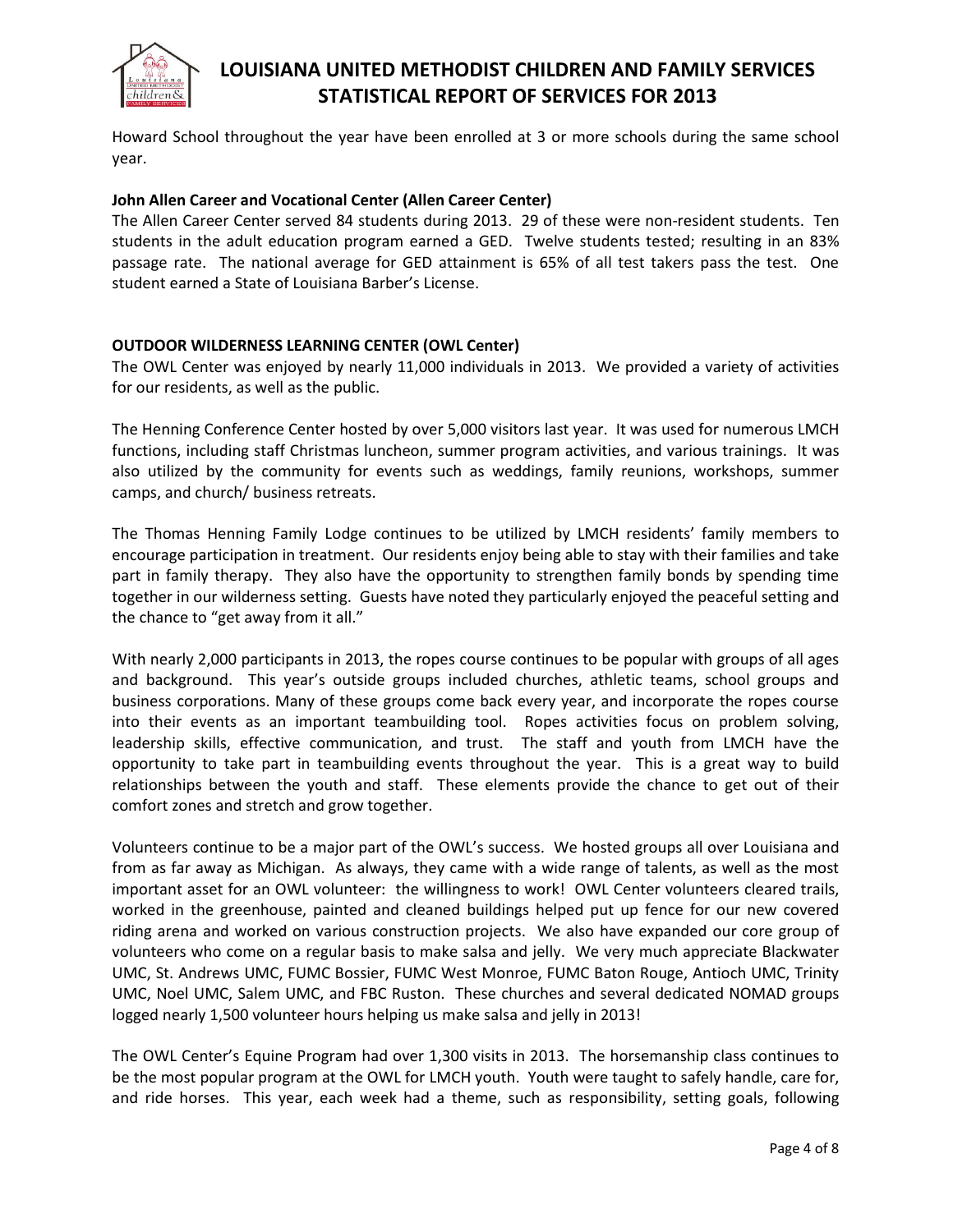

directions, motivation, and respect. During each session, youth completed an activity that was pertinent to the week's theme. These classes are a wonderful opportunity for our youth to practice communication, compassion and patience. Community groups, including the Lincoln Leadership class utilized the team building component of the equine program. OWL staff once again brought horses to Med Camps of Louisiana weekly during the summer camp months.

Equine Assisted Psychotherapy is a vital part of our equine program and was greatly utilized in 2013, proving therapy can be beneficial and fun for youth, therapists and staff alike! In EAP, participants learn about themselves and others by participating in activities with the horses, and then processing feelings, behaviors, and patterns. Non-verbal communication, assertiveness, problem-solving, responsibility, and confidence are several examples of the tools developed by EAP. Therapy groups last 8-10 weeks, and last year's topics included anger management, self-esteem, and peer interaction. The OWL equine program also provides opportunities for youth to participate in family therapy.

We are also very excited to announce the completion of the Wild Horse Riding Arena. This covered arena will allow us to expand not only our hours of operation for existing services, but also the addition of new programs. OWL staff members are currently completing requirements to finalize their certification in PATH, which is the national certifying body for therapeutic riding. Professional Association of Therapeutic Horsemanship International (PATH Intl.) was formed in 1969 as the North American Riding for the Handicapped Association to promote equine-assisted activities and therapies (EAAT) for individuals with special needs. PATH members help children and adults with physical, mental and emotional challenges find strength and independence through the power of the horse each year. In addition to therapeutic riding, programs include services in human growth and development to serve wide-ranging audiences for such educational purposes as leadership training, team building and other human capacity enhancement skills for the workplace and for daily use.

Summer program for residents of Louisiana Methodist Children's Home also continued, with youth participating in the high and low ropes course, maze activities, canoeing, swimming, mountain biking, horseback riding, and much more. Boys and girls were able to utilize our facilities for summer camp activities over the summer months.

During the summer of 2013, the OWL Center hosted the programs of Camp Caney, a summer camp and retreat center located in Minden, LA, that was undergoing major renovations. During four weeks of the summer, youth from 1<sup>st</sup> –12<sup>th</sup> grade were able to learn and play in the great outdoors while participating in facilitated activities at our beautiful OWL Center. They enjoyed arts and crafts, field games, pond activities, and maze. In addition to LMCH summer program and Camp Caney, the North Louisiana Rotary Club chose the OWL Center to host their annual RYLA Leadership camp for young leaders chosen from the top half of the state. Seventy five teenagers and 20 RYLA camp counselors and staff filled up the bunkhouse and cabins for a week of fun, teambuilding, and personal growth. They participated in pond events, ropes course, maze and equine assisted learning activities. We look forward to hosting their camp next summer!

The OWL made an appearance in Sulphur, LA, this past November. Four horses, three staff, and one very excited therapy dog traveled to Methodist Children's Home of Southwest Louisiana to deliver a little bit of the wilderness to our residents. Youth and staff spent two days filled with horsemanship and riding activities, low ropes challenges, teambuilding games, and equine therapy events. Focus was on key areas of communication, trust, problem solving, and self-esteem. Everyone had a great time and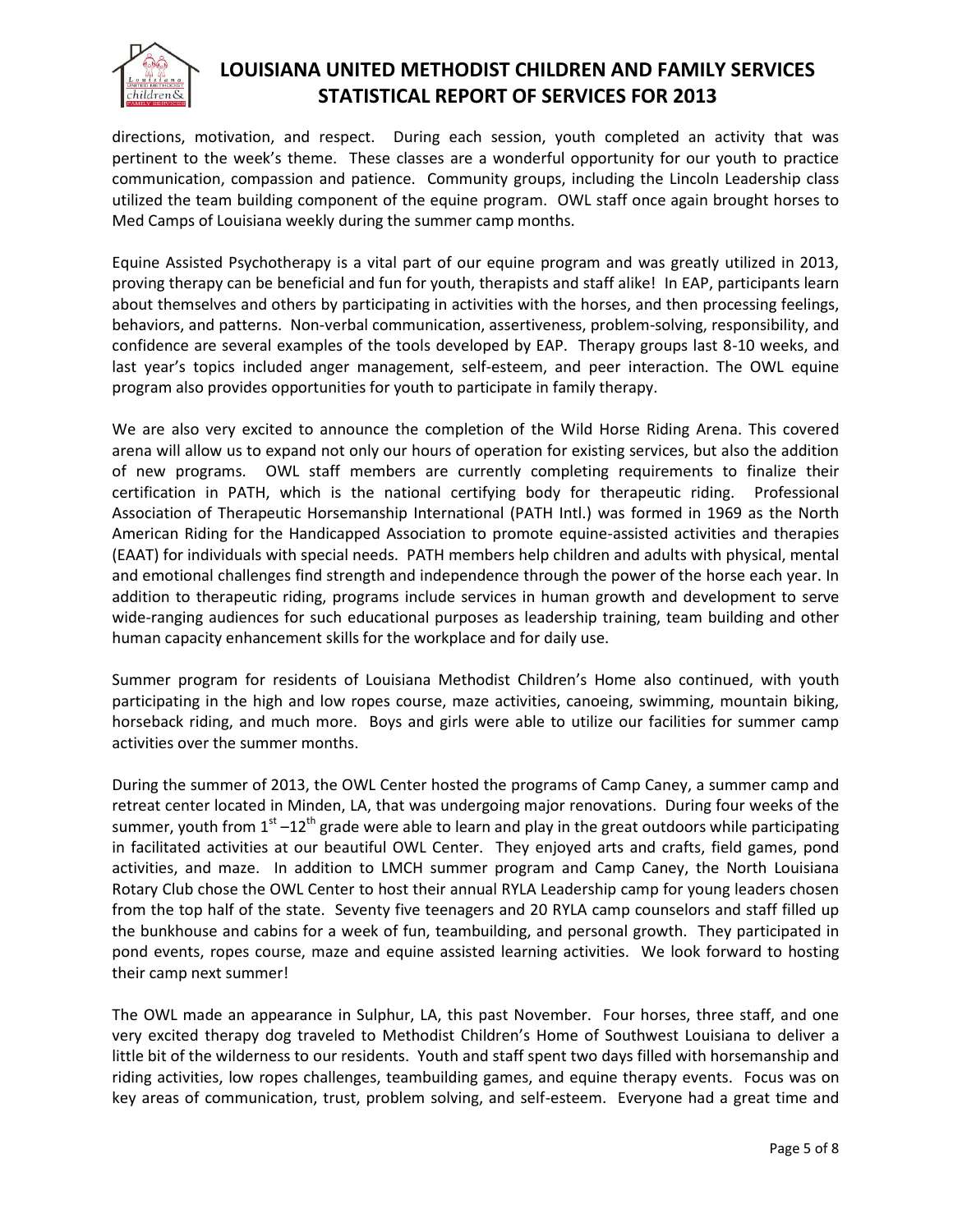

OWL Center staff members were delighted to see all the youth participate and encourage one another. We built a bonfire one night and roasted hot dogs and marshmallows for dinner. Youth and staff enjoyed singing and stories and laughter. We hope to return soon in 2014.

Overall 2013 was a successful year for the OWL Center and we look forward to making more great memories in 2014!

# **THE FAMILY COUNSELING CENTER (FCC)**

The table below details services provided to the community through The Family Counseling Center's out-patient counseling program. FCC served individuals and families in 13 parishes, Arkansas and Mississippi providing mental health counseling and educational services to over 8000 individuals.

| <b>Programs</b>                                                                           | # of Families | # of Individuals |
|-------------------------------------------------------------------------------------------|---------------|------------------|
| <b>Outpatient Counseling</b>                                                              | 450           | 1125             |
| <b>Health Hut</b>                                                                         | 145           | 197              |
| Boys and Girls Club of North<br>Central Louisiana                                         | 87            | 87               |
| <b>Community Education</b>                                                                |               | 850              |
| <b>Training Events</b>                                                                    |               | 3170             |
| Distribution of marketing and<br>educational materials                                    |               | 2500             |
| Prevention Services through<br>Publications: (2% of Circulation<br>of Articles Published) |               | 437              |
| Referrals to Community<br><b>Services</b>                                                 | 0             | 0                |
| <b>Total Served</b>                                                                       | 682           | 8366             |

# **2013 Family Counseling Center Statistics**

**Total number of sessions**: The Family Counseling Center provided 3,011 counseling sessions during 2013 with 301 sessions at Health Hut, 87 at The Boys and Girls Club of North Central Louisiana and the remaining 2,623 at The Family Counseling Center.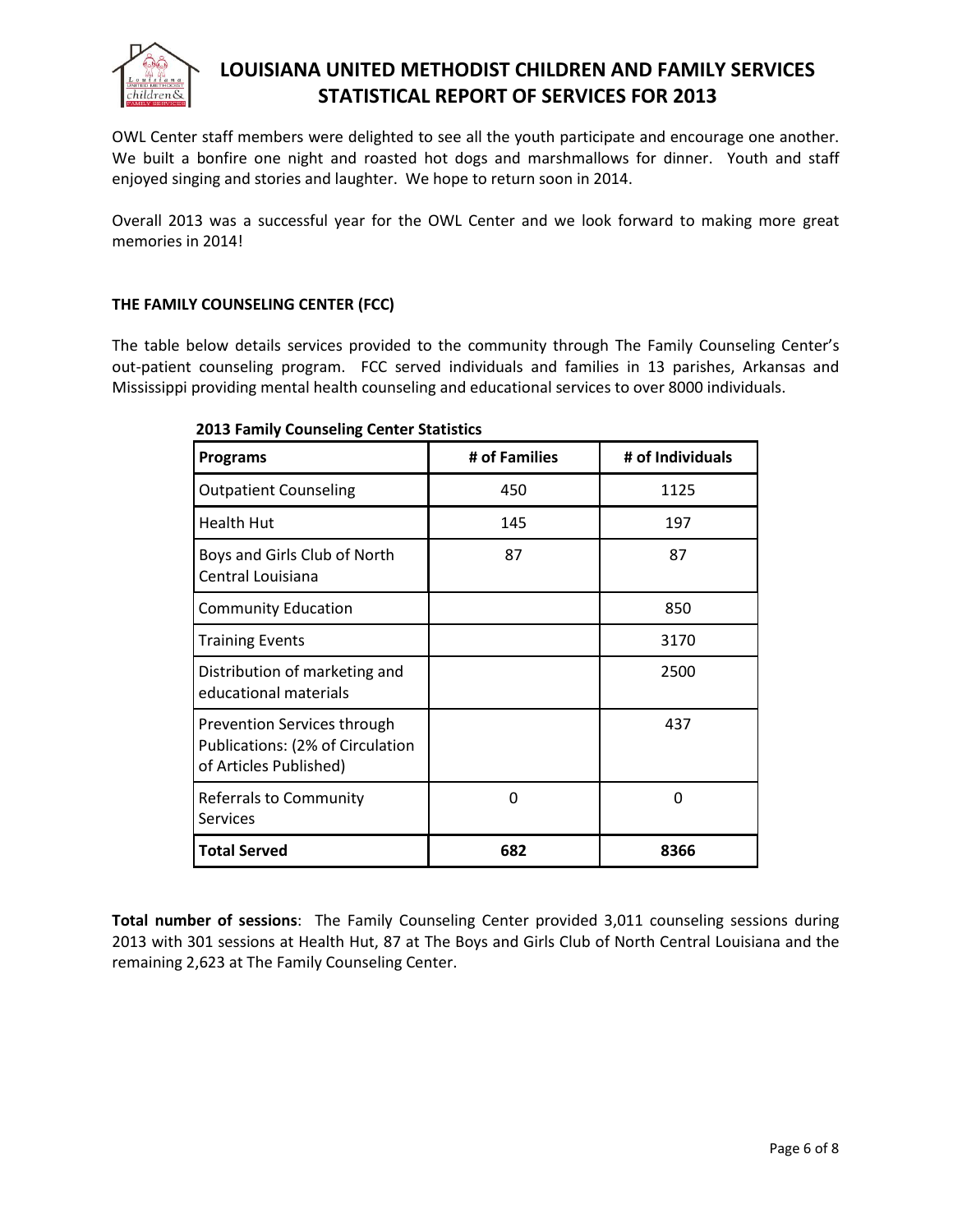

**Number of sessions at FCC related to funding**: (Off-site sessions are not included in these percentages.)

Full Pay - 2% Insurance - 42% Employee - 1% Employee Discount CVA - 12% (Crime Victims Assistance Grant) Sliding Scale - 2% (\$55 and above) United Way - 18% Lincoln Health Foundation - 23%

**Partnerships**: In 2013 The Family Counseling Center partnered with The Boys and Girls Club of North Central Louisiana, The Health Hut, and Life Choices providing counseling, staff trainings and referrals. FCC also worked with numerous schools providing teacher and parent trainings. Included are Montessori School of Ruston, Cedar Creek and Lincoln Parish Schools. The Family Counseling Center continues to partner with the master's level counseling programs at Louisiana Tech and University of Louisiana at Monroe by providing internship sites at FCC and Boys and Girls Club. We collaborate with many community agencies including Trinity United Methodist Church, local law enforcement agencies, Lincoln Parish Library and Life House.

**Educational Community Presentations and Events**: Community training topics have included ADHD, *Parent-Child Relationship Training*, *Cyber Bullying* and the *Effects of Technology on the Sexual Health of our Youth*. These trainings events have been offered in collaboration with local community agencies and community partners. The Family Counseling Center hosted a team building event at the OWL Center for a group of 60 children from an area school.

The Family Counseling Center strives to meet the needs of families by strengthening our specialty areas in children's services, trauma recovery and marriage and family issues. Our Community Mental Health Collaborator plays a major role in community relationship building and assessing community mental health needs.

#### **FAMILY PLUS & MST PROGRAMS**

During the 2013 calendar year, the programs of the Family Plus department provided assistance to a total of 530 individuals and 173 families. Among the services we offered were intensive in-home counseling, out-patient counseling, assessments, referrals, seminars and workshops.

Our regional Family Plus offices provided services to 99 families and 234 individuals. Monroe Family Plus served 32 families and 59 individuals. Family Plus of Natchitoches served 4 families and 11 individuals. In Pineville, Family Plus served 11 families and 55 individuals. In Shreveport, Family Plus served 23 families and 59 individuals.

The Multisystemic Therapy (MST), an in-home, family preservation program we provide in the Shreveport, Monroe and Lake Charles areas served a total of 74 families, representing 296 individuals. This marks our seventh complete year of providing this service. During 2013 our MST Teams in Lake Charles, Monroe and Shreveport had 84% of MST cases successfully complete treatment. In 86% of